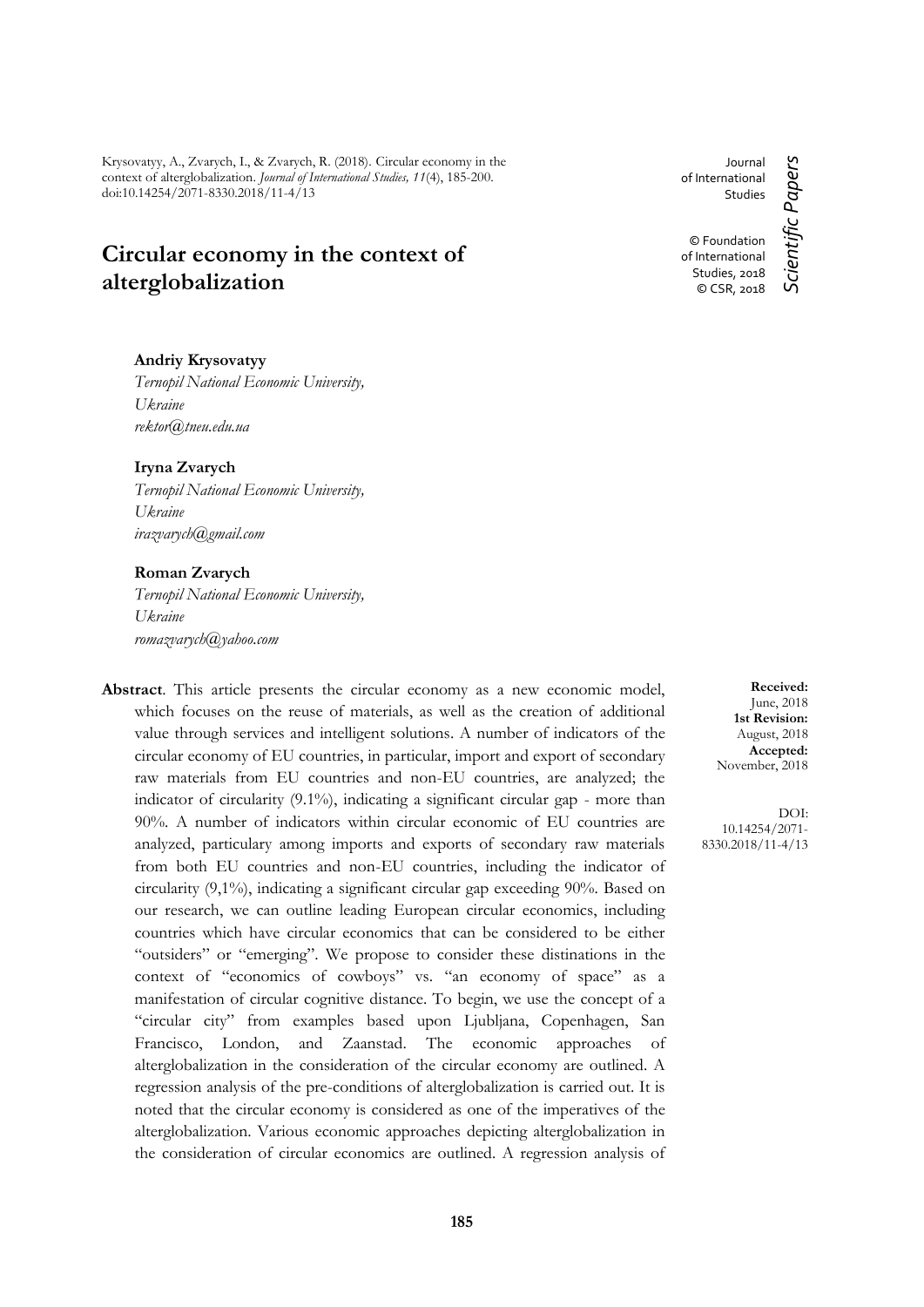the pre-conditions of alterglobalization is carried out. It is noted that the circular economy is considered as an imperative within the context of alterglobalization. Main problems and perspectives of the circular economy in summery can be linked with the discussion of the existing economic paradigm. In our opinion, there is a need to move from a mechanical to an organic outlook, aimed at increasing environmental and social responsibility, that is, the formation of circular philosophy and consciousness.

**Keywords:** circular economy, alterglobalization, "economy of cowboys", "economy of a space", circular city, circular gap, circular countries, global "circular creditors", circular use leaders, circular outsiders, emerging circular countries.

**JEL Classification:** F18, F64, F68, Q5, Q56

# **1. INTRODUCTION**

The circular economy is a new economic model in which emphasis is placed on the reuse of materials, as well as the creation of added value through services and intelligent solutions. A circular economy implies that the value chain is organized so that the outputs of one chain become inputs for another, reducing the dependence on new types of raw materials. The EU's main idea of a circular economy is the global eco-design, not simply set targets for recycling. The EU adopted a holistic, systematic approach to the circular economy. A starting point should be to optimize the circulation of costs, not the prevention of generated waste. In other words, the emphasis should be directed toward maximizing the reusage of waste as waste as raw materials or sources of energy. Throughout the world, over the next decade, the global economy needs a transformation to meet the needs of nearly 9 billion people. Over the next decade, the global economy will require transformation in order to accommodate the nearly a billion people. Each year, 8 million tons of plastic material is dumped into the oceans. The cumulative amount of waste flowing in the oceans, as well as the impact on the sea and, ultimately, the food supply, is still unknown. In the United Kindom, only 25% or 50 million toes tons of waste at landfills are disposed of annually, along with associated toxin-to-ground emissions and greenhouse gas emissions. According to current forecasts, the level of waste generated by the UK economy will double by 25 % in the next 25 years, while including the availability of landfills and export routes to reduce sewage costs, the UK will have political pressure to find new solutions, which will yield more business opportunities. Pressures like these lead to the emergence of what is called the circular economy and is an alternative to the traditional linear economy (manufacturing, use, disposal), in which we store resources as much as possible, while extracting the maximum value during usage, which is followed by the restoration of products and materials, and then restore the products and materials.

## **2. LITERATURE REVIEW**

#### **2.1. "Economy of cowboys" vs "economy of a space" – cognitive dissonance**

The concept of the circular economy can be considered as the ecological and economic state of the day, while at the same time, it reflects their interconnectedness with regard to usage of energy, materials and processes that are interrelated and conscious. In every circumstance, economic activity is interrelated with cyclical environmental (natural) and social (cultural) processes. Thus, in the traditional linear chain of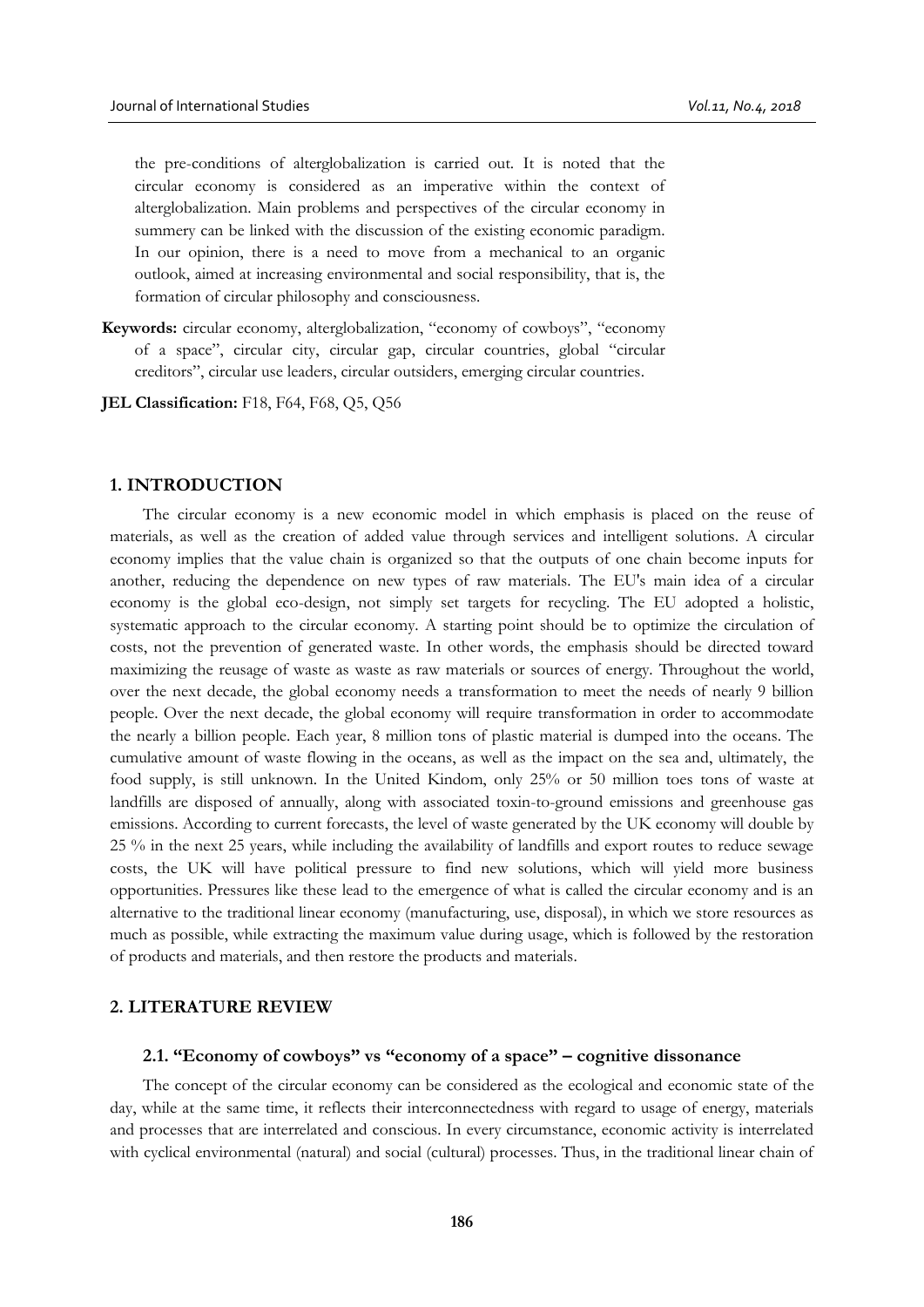cost creation, environmental problems in connection with the use of resources (inputs) often appear to be separated from economic problems due to pollution and waste management (extraction). An important aspect of the circular economy is that the efficient use of resources implies a holistic and contextual look at resource and waste management. This context applies to both natural and cultural resources. Porter and Van der Linde argued that, "it is important to use resources productively, regardless of whether these resources are natural, physical or human."

It is important to note that the "linear economy", which involves the growth of production and consumption by increasing the exploitation of natural resources, is referred to below as a "cowboy economy". This metaphor describes the American economy in the context when an individual travels west to take over new lands and resources from where they came were already.

Strategic decisions in the field of the circular economy are based on the operative definition of the complete process of procurement of raw materials, production, recycling and recycling as a whole (Ingebrigtsen & Jakobsen, 2007). This means that the problems associated with the entry and exit are interrelated. The resource efficiency is based on a variety of types that have developed specialized qualities that maximize the use of limited amounts of available substance and energy. For example, water circulation systems allow this limited resource to be used in incredibly effective ways which sustains a wide variety of life. After all, everyone knows that there is a fixed amount of water on the planet, which constantly circulates in a cycle from the atmosphere to the ear this surface.

Ecosystems exist as examples of integrated collaboration between organisms with different properties and functions. An important characteristic of such ecosystems is that the basic elements of substances (inputs) and waste (extraction) depend on the future conditions and existence of these ecosystems.

This considered, CO2 is a vivid example of animal waste that is a necessary nutrient for plants. Thus, depending on the prospect, CO2 can be both a consumed element and a nutrient. A similar example is an excrement from animals, which is the basis of fertilizers for plants and microorganisms in the soil. Thus, microorganisms survive by plant and animal waste, while ensuring that the soil is rich in nutrients, which provides a basis of life for plants and animals.

Due to the complex interactions of different species, ecosystems ensure the maximum use of available resources. Thus, we can say that all species in an ecosystem are completely interdependent. In addition to the circulation of energy and matter in some ecosystems, there is also an exchange between different ecosystems that are interconnected though integrated networks.

An increase in the amounts of waste are examples of the uses of resources in the modern economy, which are very inefficient in comparison with the level of exploitation. According to the Norwegian White Paper "Waste Report" (NOU 2002), the amount of domestic waste has increased by more than 90% during the last 20 years. At the same time, GDP grew by only 60%. Similar to the description of cycles in nature, one should speak of a sustainable economy which is based on the maximum use of available resources.

An important point in the circular economy is that promising activity must be increased to the mesolevel (Zvarych I., 2016). This means that decisions are not individualized, but are interactions between actors in defined (integrated) value chains - global circular value creation chains (including the global supply chain for secondary raw materials). Thus, solutions that lead to a positive effect on the cycle may be better, even if they do not create a sufficient degree of profitability for an individual actor.

In order to maximize the use of resources at the structural level, a change is required. It is especially important to create an arena in which the actors involved can coordinate their plans in order to achieve the best results possible. It is necessary to create a basis for making economic decisions, characterized by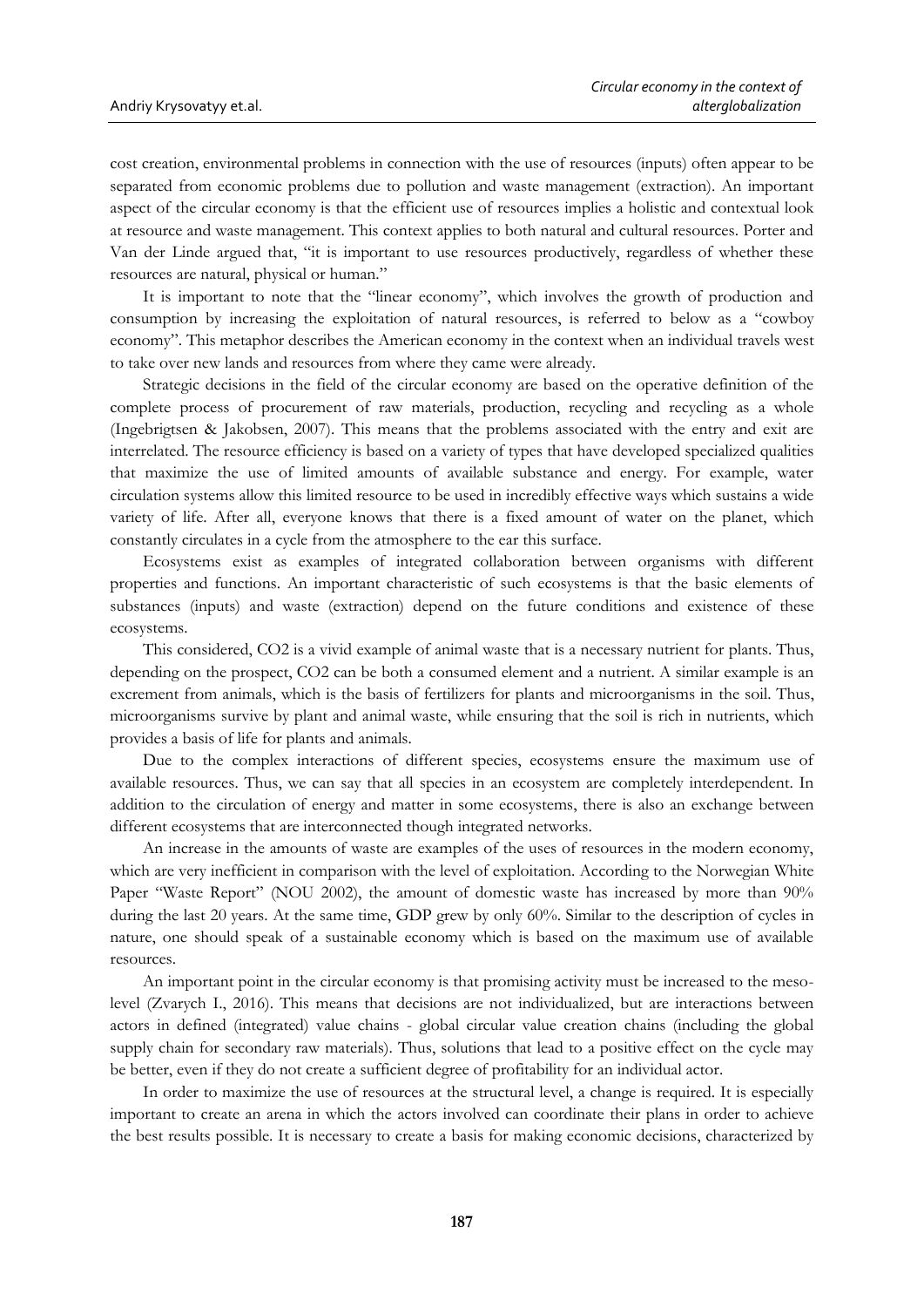cooperative interaction. This new system exceeds the traditional difference between the market and the team economy because it reflects the rational interaction between independent actors at the meso level.

Since this does not mean that communicative actions should replace strategic actions in all areas, it is important to find out in which areas the participants should coordinate their activities, along with which areas they should compete in order to achieve the best economic potential and environmental performance. Thus, an important structural implementation of the cyclical chain of value is the creation of a communicative arena, where participants exchange information in necessary areas to achieve both effective and fair decisions.

When people in business and government become more supportive of overall stability, ideas and challengas can be achived and resolved by means of industrial revolution.

#### **3. THE CONCEPT OF "CIRCULAR CITY"**

In beginning, it will be essential for cities to play a main role during the transition to a circular economy. Urban areas are undergoing rapid growth on a global scale, and it is predicted that by 2030, 60% of the world's population will be urbanized. Cities are strongly linked to economic growth, producing more than 75% of world GDP, which accounts for 75% of carbon emissions, consuming 75% of all world resources. It is clear that cities have leadership opportunities for pioneer lifestyles that will strengthen ecosystems and can contribute toward high social and economic well-being. In 2016, according to UN Sustainable Development Goals, 170 countries have agreed to a new urban development program that sets the global standard for sustainable city development and helps to revise modern planning and management.

This systemic approach of a circular economy can further contribute to the role of cities in solving key social, environmental and economic challenges in general. Currently implemented circular economy strategies with assistance from cities are already having a significant impact, which also feature a large amount of untapped potential. Sharing usage of cars, modular construction, sustainable management of organic waste, along with exploration of new consumption patterns can give cities the opportunity to take practical measures to reduce emissions, create new jobs, strengthen industry and competition, and increase overall health and well-being.

So what really sets a circular city aside in comparison with all other relevant city movements: smart cities, green, ecological cities, etc.?

A circular city is a movement which promotes and uses a systemic way of thinking that can provide economic, social and environmental benefits to cities, while maintaining economic rationale. Other frameworks are primarily focused around one aspectas either "green" or "eco" cities, which have strong environmental cases, but are without a practical economic Tens. Thus, the a circular city offers a more systematic approach that allows problem solving, while earning revenue and improving the quality of life.

Cities can be considered to be mirrows of our eonomy, which are responsible for more than half of the global population and 85% of the worls's GDP. So if we want to propel our economy forward, then cities need to be focus. In addition, cities can also be a catalyst for testing and can increase the impact of the circular economy. Due to the proximity of people, materials, and data in a small area, city open up opportunities for new business models such as reverse logistics, material gathering, reuse, rental and sharing. They offer a convergence point, with plenty of materials that, if utilized correctly, can create new opportunities. Additionally, creation of local markets will occur due to the abundance of people, along with the productions, and processes of local bissines models. Another thing that makes cities good candidates for the circular economy is that local politicians tend to be more flexible than national governments, heavier and more bureaucratic structures often exist. In addition, cities are certain to expand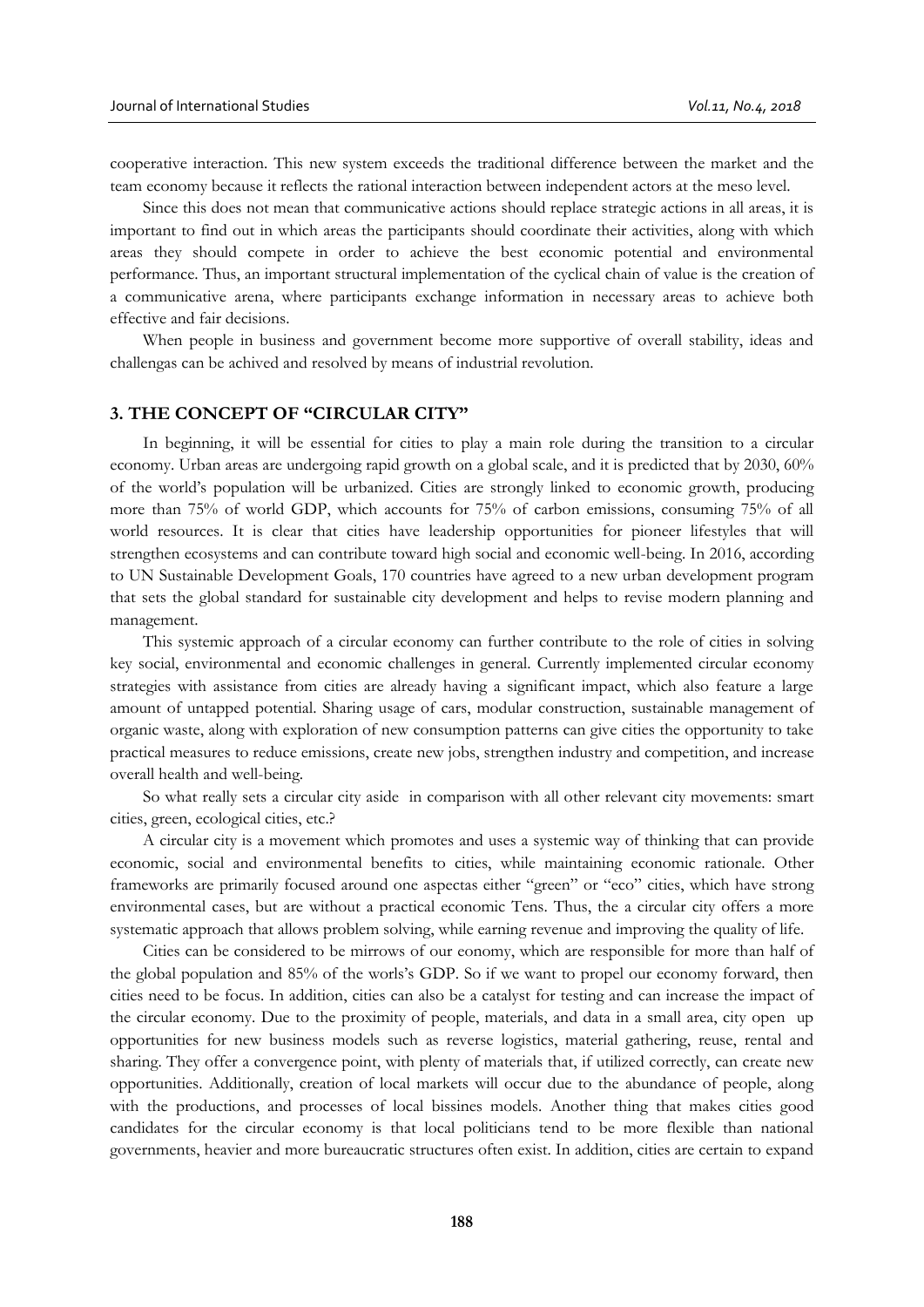and grow over the next decades.

Almost half of the required infrastructure before 2050 has not yet been built, which provides us with a unique opportunity to avoid linear blicking that is currently exemplified especially here in the West.

Finally, there is digital technological development, which isn't particularly specifiz to cities, but quotes are much faster to adopt digital solutions, regardless if it be new applications, manufacturer ranges a exchange platforms, this technological development is blossoming in cities.

Generally, the population is open to new technology, and the concentration of people resources will only add momentum, and since it relates to genuine needs, such as rally distribution and gaps, its also important to consider the lack of space and expensive transportation.

There are a number of successful examples of such innovative circular activities aimed at achieving goals of sustainable development oriented towards implementing the ideas of the Fourth Industrial Revolution. Thus, special attention should be paid to the Slovenian capital of Ljubljana, which actively implements various models of circular economic relations. This is exemplified by Kabiné Šerinjon, which is a Slovenian clothing e-library. Kabiné Šerinjon is the name of a mobile platform that allows users to rent clothing and fashion accessories by Slovenian designers, along with a collection of clothing from the Reusable Center without any charge.

While being based on common consumption and joint use, this project contributes toward critical thinking and evidently challenges the ownership of new things through fostering cooperation between the faculties in Ljubljana (Faculty of Health Sciences, Faculty of Natural and technical sciences and the faculty of computer and information scince) in addition to the public waste management, "Snaga Ljubjana".

It encourages consumers to start thinking about justice, (joint) responsibility, sustainability, ethics and decision making (sharing, sharing, reuse of clothing).

Another circular project, which Slovenia is actively implementing, is the usage of the "Gorenka japansky" plant, spacifically its processing into paper.

Like other cities, Ljubljana also faces plants that are on the list of hundreds of the most invasive species in the world. In order to prevent excessive plant growth and to promote usage for cultural purposes, the city of Ljubljana teamed up with the Re-generationacija team, the Ljubljana University Botanical Garden, the Pulp and Paper Industry and the Snaga Public Transportation Storage Company. Ljubljana is one of the first cities in the world to produce paper from a Japanese mountaineer on a semiindustrial level. This serves as a perfect example of how a problem of invasive species was solved in an innovative way, which corresponds to the principle of circular economy.

On a final note, the paper products from this project were used to generate paper bags and notebooks.

A futher project related to this was the production of paper for recycling packaging for milk and juice. In 2015, the State holding "Javiny Holding Ljubljana" and public companies Snaga, "Ljubljana Template Projects", "Energy Ljubljana", "Ljubljana Parking in Trznice", "Jalle" and "Water Supply and Sewerage" began to use the most stable hygienic on the market in order to produse paper (paper towels and toilet paper), made from recycled packaging for milk and juice.

In this recycling process, separately collected packaging is delivered to the packaging company, where it is properly handled and returned to the manufacturer, in a closed circle.

A closed flow of materials such as this contributes to environmental and financial savings.

Along with the foregoing, other important technologies, such as the Internet of Things (IoT), artificial intelligence, are key factors in the development of the circular economy.

A scale of risks, threats and, accordingly, challenges of waste reduction and management suggests that there will be significant business opportunities. In order to take advantage of these opportunities, companies will need to review their business and financial models, while focusing on cost reductions and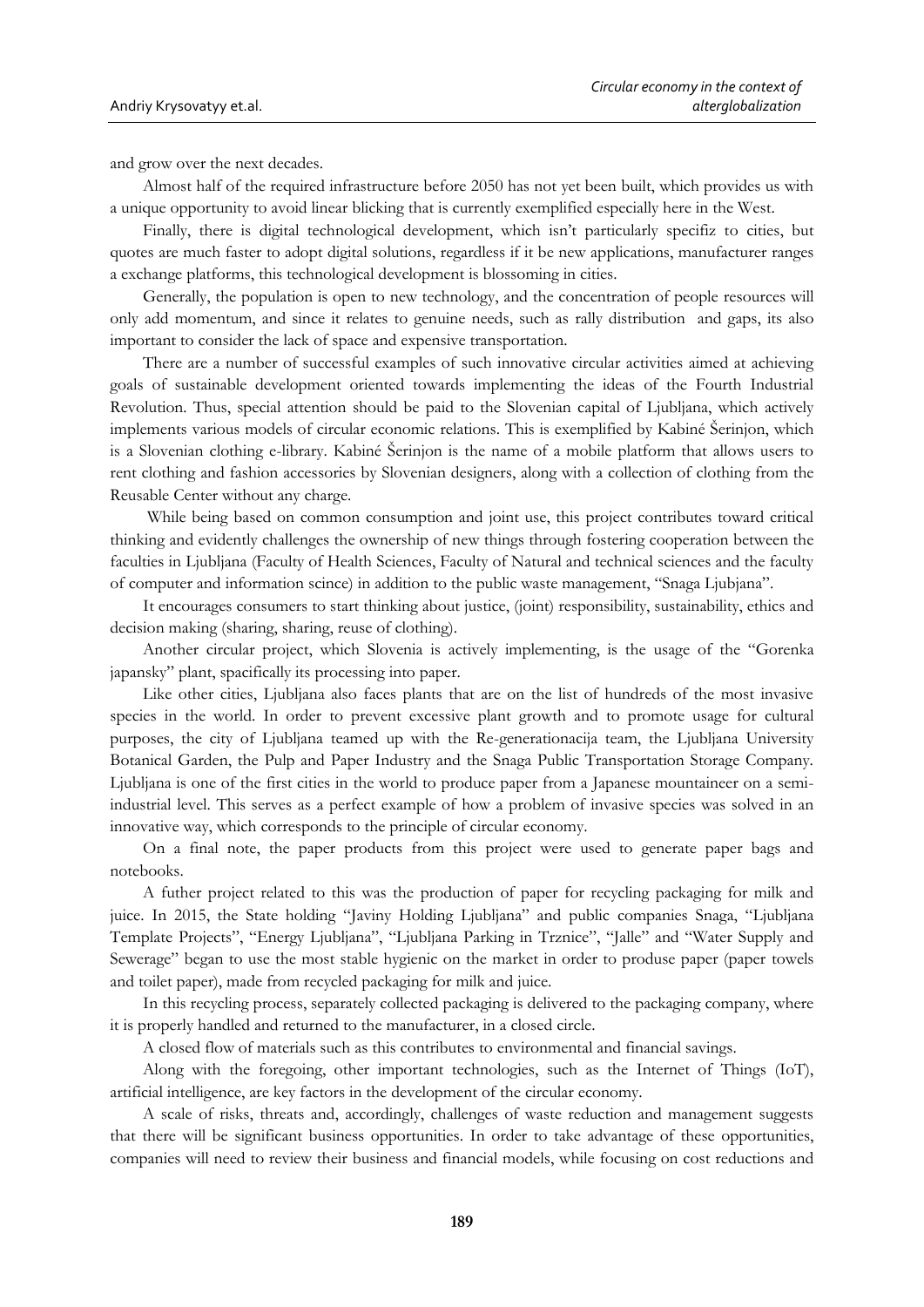considering opportunities to capitalize on waste/product revenues.

Many businesses need funding to provide working capital and infrastructure support. For companies, it's important to get their advisors at an early stage so they can manage them with a range of affordable funding options.

At the heart of digitization is the "new infrastructure" needed to connect all things connected with the internet. This involves deploying a sensor network that collects data and provides a deeper understanding of the flow of materials, products, and information. This data can be analyzed to make more informed decisions about how we consume resources and how we design our systems.

In the Copenhagen Model, the city of Copenhagen combines environmental initiatives, economic growth and quality of life in realistic and innovative planning. Some features of the circular economy are jobs, economic growth, and better resource management.

An administration in Copenhagen called, "2025 Copenhagen Technical and Environmental Administration" has a vision for 2025 which introduces three goals with the titles, "living city", "city wth land", "responcible city".

A"Living City" involves improving everyday life in clean urban spaces, remaining the world's best city for cyclists, and more urban with green and blue areas. A "Responsible City" aims to become the first carbon-neutral capital, to not spend resources, to make the city more reliable and sustainable, ready to cope with future clamates.

Whithin the framework of the "Create Copenhagen"/"Responsible City", we want the majority of Copenhagen to use the schemes of sharing, transfer and reuse until 2025.

There is enough space to move all recycling centers into the city, as wellas some potential to work with some pilot programs elsewhere in the city.

As part of the recently adopted Action Plan on the United Nations Sustainable Development Goals, Copenhagen will develop guidelines to enable citizens, institutions, and enterprises to work towards accomplishing goals in their daily work. The manual will include introductions to these goals, a list of proposed activities and communication to educate citizens and engage them in more sustainable behavior.

The city also works with the involvement of citizens to separate their waste and to eliminate litter, which is exemplified by the fact that public waste containers are visible and paint green steps on the sidewalk in the garbage dumps.

Presently, the city is implementing city-wide schemes for the separate collection of biological waste: The Council initially decided to implement schemes in September 2016, which was successfully achived in the fall of 2017.

Copenhagen is focused on deciphering of plastic waste from burning waste/waste to energy to become neutron gas by 2025. Since 2011, we have been conducting a series of pilot programs to get information about effective ways to process plastic and debunk myths about how difficult it is to recycle plastics. This involves working with businesses, research institutions and associations to find innovative solutions.

Copenhagen wants to cooperate with stakeholders in the value chain because it is well known that stakeholder knowledge is often confined to certain parts of the value chain and this may hinder the search for a solution that meets the requirements of the circular economy. Without the knowledge of the waste management process, the designer will not be able to build waste or design the product for reuse, disassembly, or recycling. In addition, if the waste management industry does not know the requirements of production processes, it will not be able to produce raw materials that can replace unused materials. So somehow these two ends.

To achieve a "real" circular economy, it is important to scale up. This means attracting large (multinational) companies to the circular economy so that they have the incentive to create products and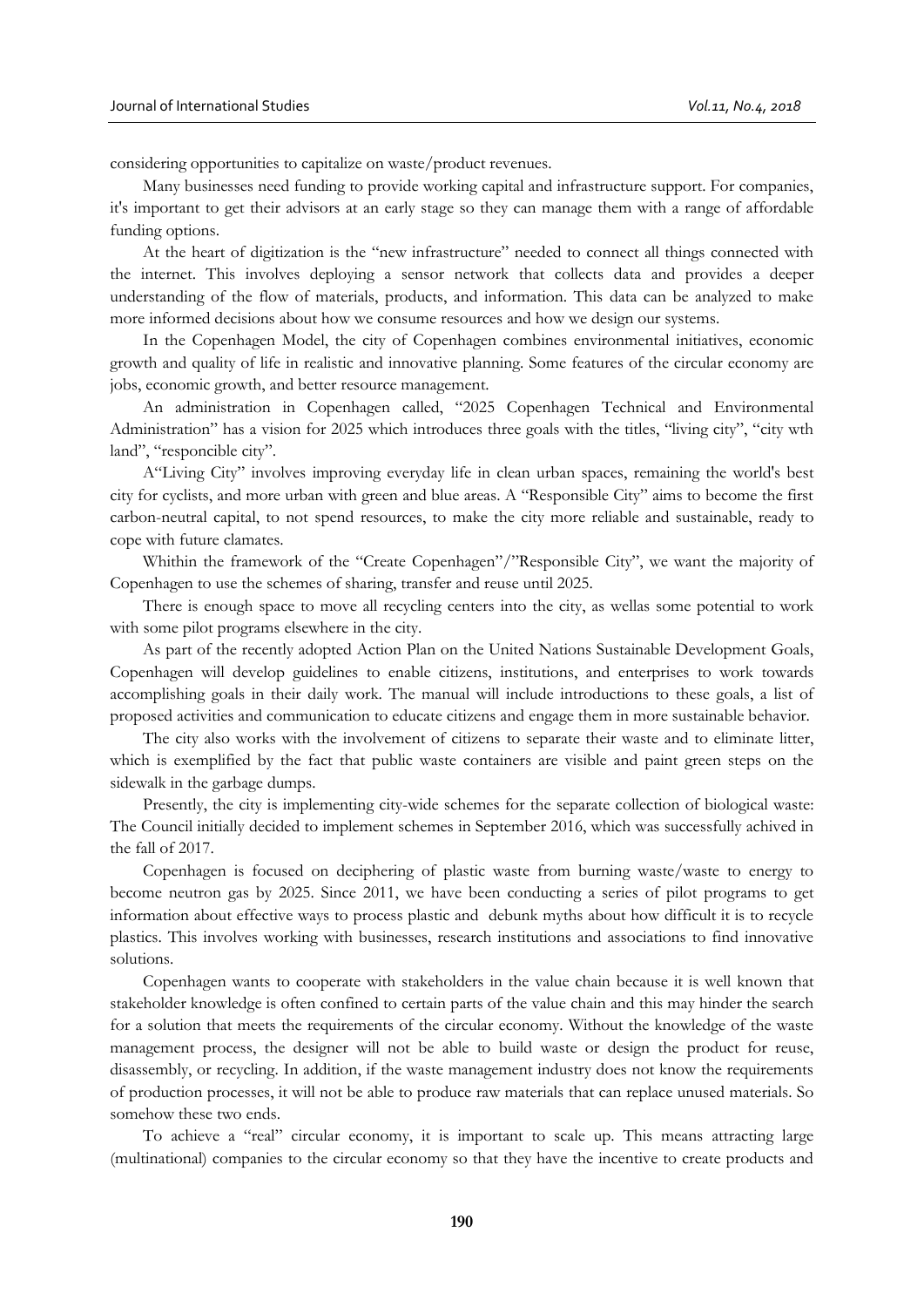services in accordance with circular principles. Although cities have a significant impact through public procurement, it is not always enough to change the business models of large companies to make products more durable, recoverable, reusabl, etc.

This process is demonstrated by the Finnish company Enevo, where sensors have been installed in order to collect and analyze date from gabage cans.

These sensors provide information about when trash cans are filled up, allowing Enevo systems to optimize tolls for trucks. As a result, Enevo customers report savings of between 20% and 40%, due to reduced fuel consumption and costs associated with handling loads and labor, and to a reduced number of collections.

A similar situation can be observed both in San Francisco and London, where automatic solar storage tanks warn local authorities when they are full, along with creation of perfect garbage collection routes and reduced operating costs by 70%.

When such infrastructure is built and large amounts of data are collected, technological advances that use large volumes of data and artificial intelligence algorithms will allow for deeper and more detailed analysis. These technologies combine and process an enormous amount of information to create models and cover issues that would not have been commonly found, or at least not without significant investments in time and resources.

Another example is highlighted in the Dutch city of Zaanstad. This city is built on drained lands, and therefore repairing the foundations of buildings is a serious and expensive problem. To address this problem, the Parteon Housing and Communal Services Office have been working with scientistsfrom Berenshot Intellers in order to develop a prediction algorithm, based on the needs immediate repairs. The project was linked to more than 135 million housing records from the municipality and Parteon, data from the Kaasters infrastructure, weather data from the Royal Netherlands Meteorological Institute and SkyGeo satellite data. Thus, Parteon was able to detect more than 11,000 homes to be considered at risks, saving significant time and resources for the repair of these houses.

Artificial intelligence at a more advanced stage has led to such achievements as unmanned cars that can significantly change not only how we move but also how we build and develop where we live. Thus, cars are no longer property but are divided between different owners. Autonomous transport programs are being piloted all over the world in partnership with various technology companies. One such example is the "nuTonomy", which has been manned by an autonomous vehicle which were in Singapore since 2016. Their initial pilot program had six autonomous vehicles modified by Renault Zoes and Mitsubishi i-MiEVs. Since then, nuTonomy has partnered with the local Raidserring company Grab, with plans to work together in 2018.

One more progressive and innovative example of the successful implementation of the circular economy is the "High 5", a company in Belgium that has created a way to sort different colored glass using automation technology. This is the first plant in the world that sorts input streams to separate the four colors needed to make bottles and other hollow glass containers such as pots and jars. Their purpose is to increase the proportion of recycled glass in the manufacture of double-glazed windows.

Lastly, one more company that embodies innovation and successful implementation pf the circular economy is Fater Spa, which is company with the slogan, 0% waste - 100% new life - this is the priority of Fater SpA. Fater Spa demonstrates the world's first industrial complex capable of processing almost 100% of used hygiene products for absorption (diapers for babies, women's sanitary napkins) and turning them into secondary raw materials such as plastic, and cellulose. Fater Spa plant is unique, which is the first of its kind in the world, and demonstrates industrial technological efficiency, processes 10 thousand tons of absorbent hygiene products per year and serves about a million consumers. Fater SpA's technological patents are in a joint venture with P & G and Gruppo Angelini. This company is an example of the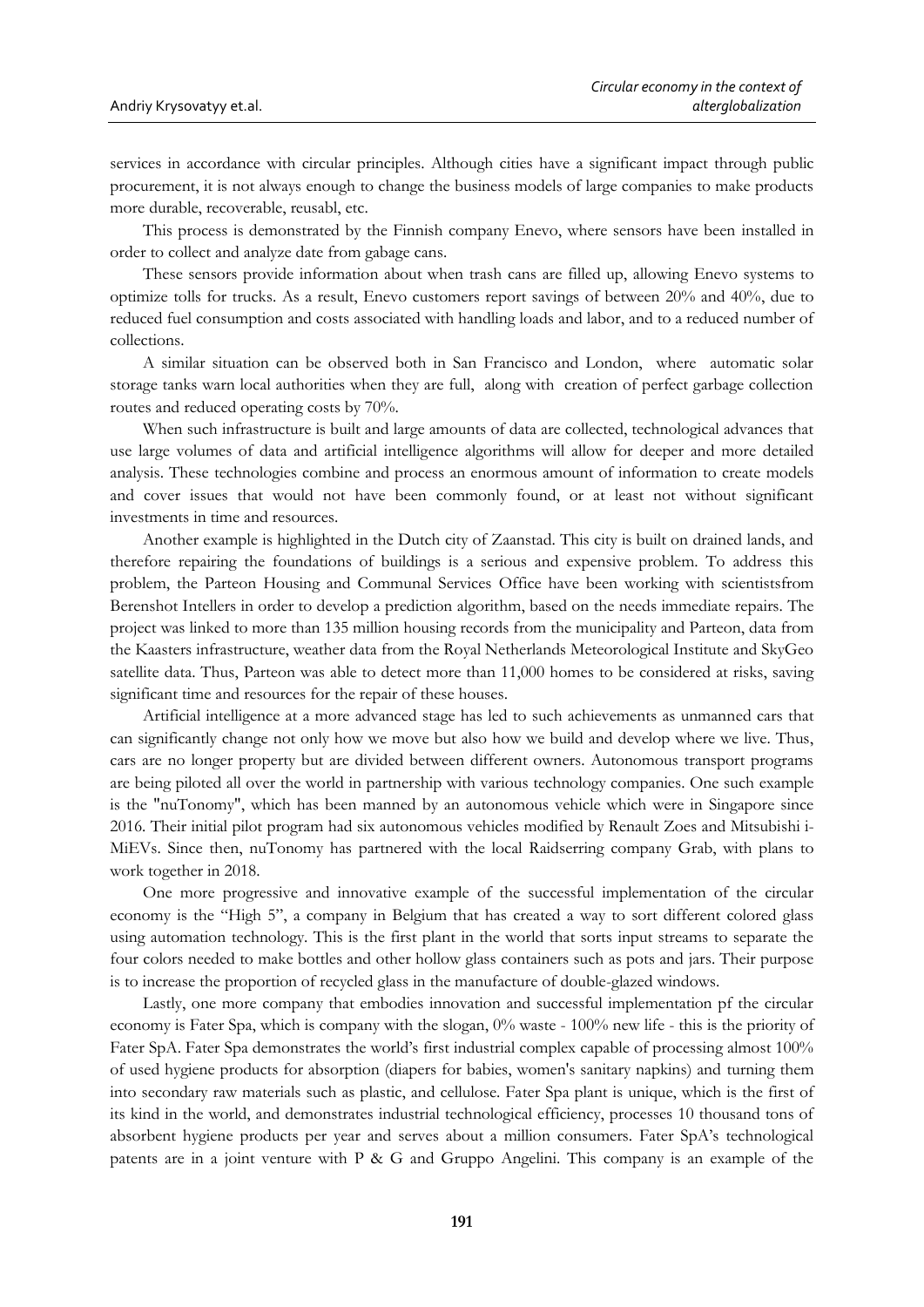industry's contribution to environmental sustainability, and was deservedly nominated from the European Commission Circular Economy Champion.

# **4. INDICATORS OF THE CIRCULAR ECONOMY OF EUROPEAN COUNTRIES**

As already noted, a truly circular economy is more than just a closed economy. Given the global metabolism of material as the starting point (the material used), it is worth evaluating circularity. As of 2015, the extracted resources amounted to 84.4 billion tons (four groups of resources: minerals, fossil fuels, metal ores and biomass). In order to control all annual material costs, extractive resources are complemented by resources from the worked cycle. In 2015, the world economy used 8.4 billion tons of circular resources (spent), which allowed the usage of 92,8billion tons of material resources. Of these materials, which annually enter the world economy, most (56.8 billion tons) are used by society as products that have a short operating period (fast spoil), reaching end-user, as a rule, during the same year. The remainder of the 36 billion tons mentioned earlier is transferred into a long-term stock. After meeting the needs of society, the release of resources is generated in the form of household waste, emissions, and destruction. Most of the waste comes from long-term stocks, for example, waste of infrastructure and housing or scrap.

In order to assess the circularity of the economy, the circularity indicator is used. Consequently, the global circularity metric was estimated at 9.1% by 2015: Circular materials (secondary raw materials) / Extracted resources = 8.4 billion tons / 92.8 billion tons =  $9.1\%$ 

The value of 9.1% for the indicator of the circularity of the economy indicates a significant gap, a circular gap that exceeds 90%. Despite the fact that our current economy is predominantly linear, it is advisable to provide a context in which it can be used in practice.

Consequently, the global circularity metric (GCM) is a highly simplified dimension for a very complex system. Calculation and interpretation of the GCM has one important strength and at least four practical tasks, in other words, the threats or challenges that are inherent in the modern global economy:

- Production and consumption
- Waste management
- Secondary raw materials
- Competitiveness and innovation
- Private investments, jobs, and gross value added related to circular economy sectors
- Patents related to recycling and secondary raw materials
- Generation of municipal waste per capita:

At the end of 2016, the volume of household waste production varied considerably: from 777 kg per capita in Denmark to 261 kg per capita in Romania. Variations reflect differences in patterns of consumption and economic wealth, but also depend on how household waste is collected and managed. There are differences between countries as to how waste from trade and administration is collected and managed along with household waste. Consequently, in 19 of the 31 countries (the Member States and EFTA), per capita household waste production increased between 2000 and 2016.

The highest average growth rates were recorded for Malta (2.5%), Greece (2.4%), Latvia (2.1%) and Denmark (1.9%).

Max dates Denmark 762, Germany 626, Cyprus 640, Norway 754, Switzerland 720.

The largest reduction occurred in Bulgaria, with an average annual decrease of - 2.5%, followed by Romania - 1.3% and Slovenia - 1.2%.

The recycling rate of municipal waste:

Thus, the highest level of household waste recycling was recorded in Germany, followed by Belgium,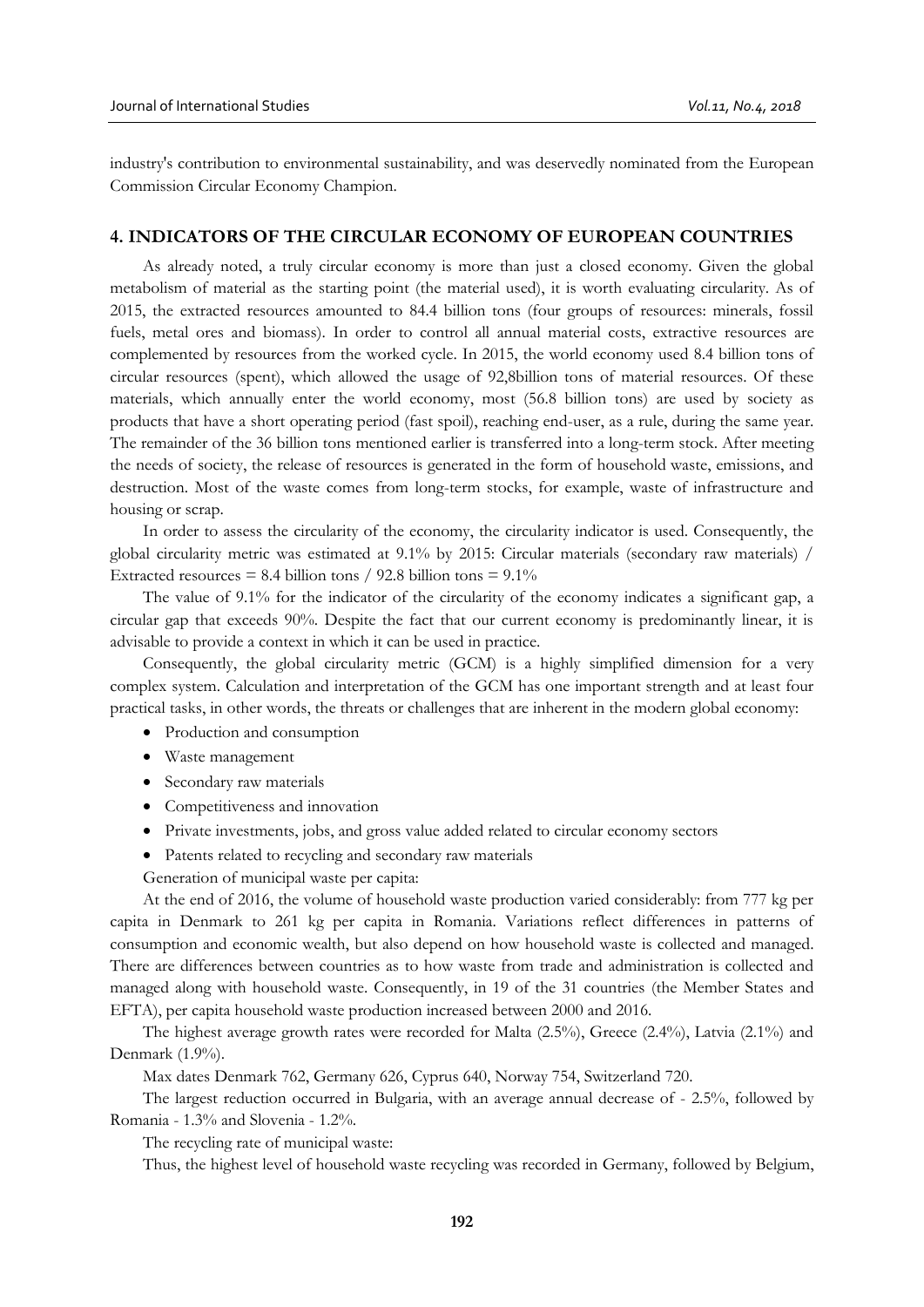Denmark, France, Italy, Slovenia, Sweden, and Montenegro (see table 1). In 2016, the largest gap of increasing levels of recirculation was typical for Lithuania, Bulgaria, Czech Republic, Luxembourg, and Poland. It's important to note that Germany has the best recycling standards in the world. Austria ranks second, followed by South Korea and Wales. All four countries managed to recycle from 52 to 56% of their total municipal waste. Switzerland, in fifth place, processes almost half of their municipal waste.

Table 1

| Circular use leaders | Circular outsiders | Emerging circular |  |
|----------------------|--------------------|-------------------|--|
|                      |                    | countries, 2016   |  |
| Netherlands          | Greece             | Ireland           |  |
| Italy                | Romania            | Czech Republic    |  |
| France               | Ireland            | Croatia           |  |
| Belgium              |                    | Latvia            |  |
| United Kingdom       |                    | Malta             |  |
| Poland               |                    | Poland            |  |
| Luxembourg           |                    | Portugal          |  |
| Estonia              |                    | Romania           |  |
| Germany              |                    | Slovenia          |  |
| Malta                |                    |                   |  |

European circular countries

*Source:* Own study based on http://ec.europa.eu/eurostat/data/database.

The recycling rate of all waste excluding major mineral waste:

Thus, in general, the EU (28) is characterized by an average recycling rate of (50-60%). The highest values are reported for Luxembourg (90%), Belgium (80%), Slovenia (60-70%), the Netherlands (70%), and Italy (60-70%) (see table 2).

Some of the lowest rates are characterized by Greece (10-20%), Bulgaria (15-20%), and Estonia (20- 22%). It is also important to note the countries with the highest positive dynamics: Croatia (25  $\rightarrow$  40%), Latvia (40  $\rightarrow$  61%), Slovenia (50  $\rightarrow$  75%) (see chart 1, 2, 3).



### **Chart. 1. Trade in recyclable raw materials (imports) - tonne**

*Source:* Own study based on http://ec.europa.eu/eurostat/data/database.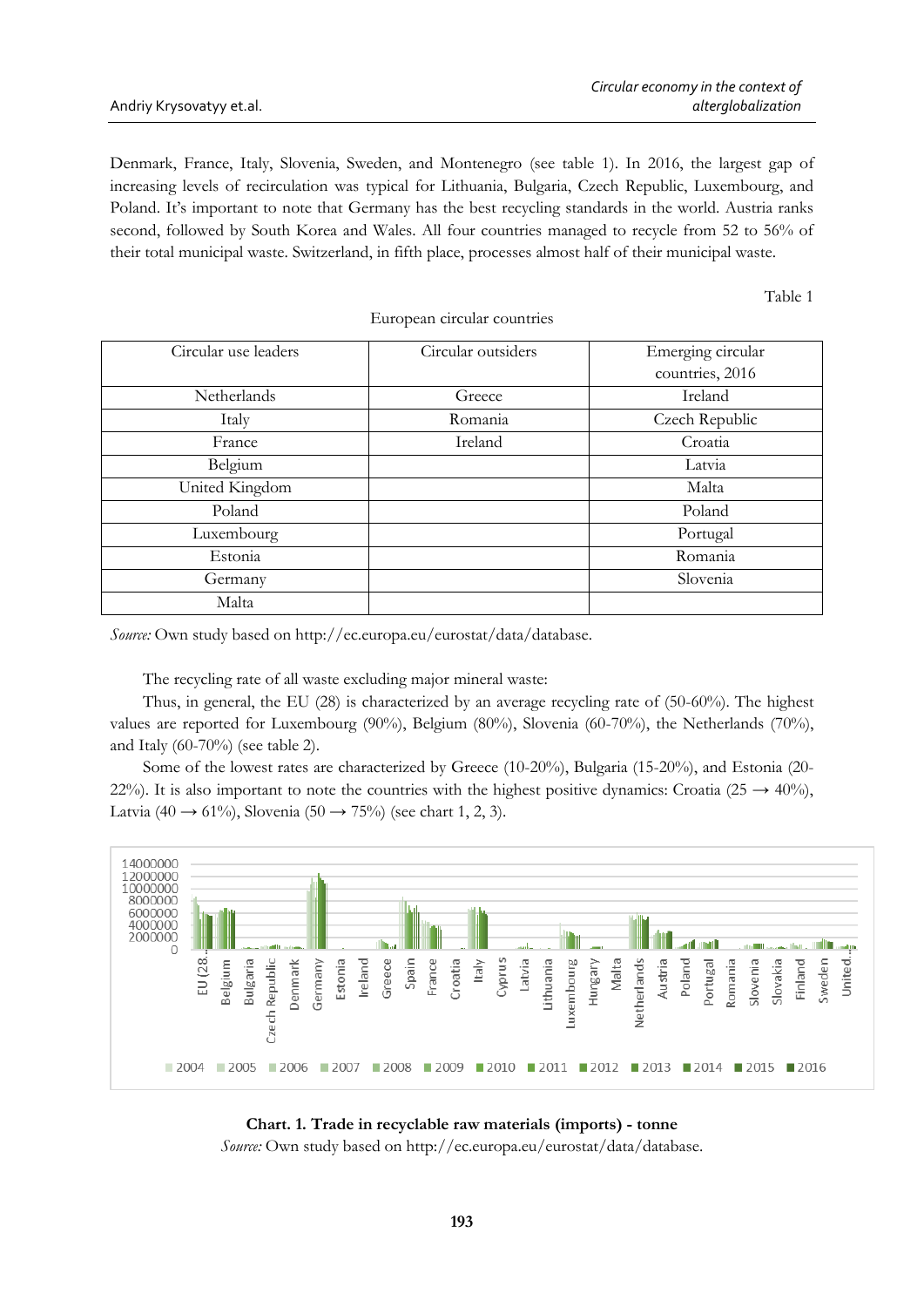

# **Chart 2. Recyclable raw materials imported by EU countries**

(Internal imports of recyclable raw materials from EU countries) *Source:* Own study based on http://ec.europa.eu/eurostat/data/database.



**Chart 3. Recyclable raw materials imported by non-EU countries (recyclable raw materials)** *Source:* Own study based on http://ec.europa.eu/eurostat/data/database

Returning secondary raw materials defined as waste to the cycle of resources is an important element of sustainable resource management. Germany plays a pioneering role here at both the European and global levels. A breakthrough came in 1996 with the Closed Substance Cycle and Waste Management Act, which linked product responsibility and resource protection together with product-related regulations on packaging, batteries, exhausted vehicles and discarded electrical/electronic goods. This act created the regulatory framework for resource-efficient economic activity. The pretreatment requirement in effect since June 2005 for biodegradable (municipal) waste containing organic material prior, to landfilling has made a major contributions towards closing substance cycles by bringing about an increased separation and thus a better use of recyclable materials from waste.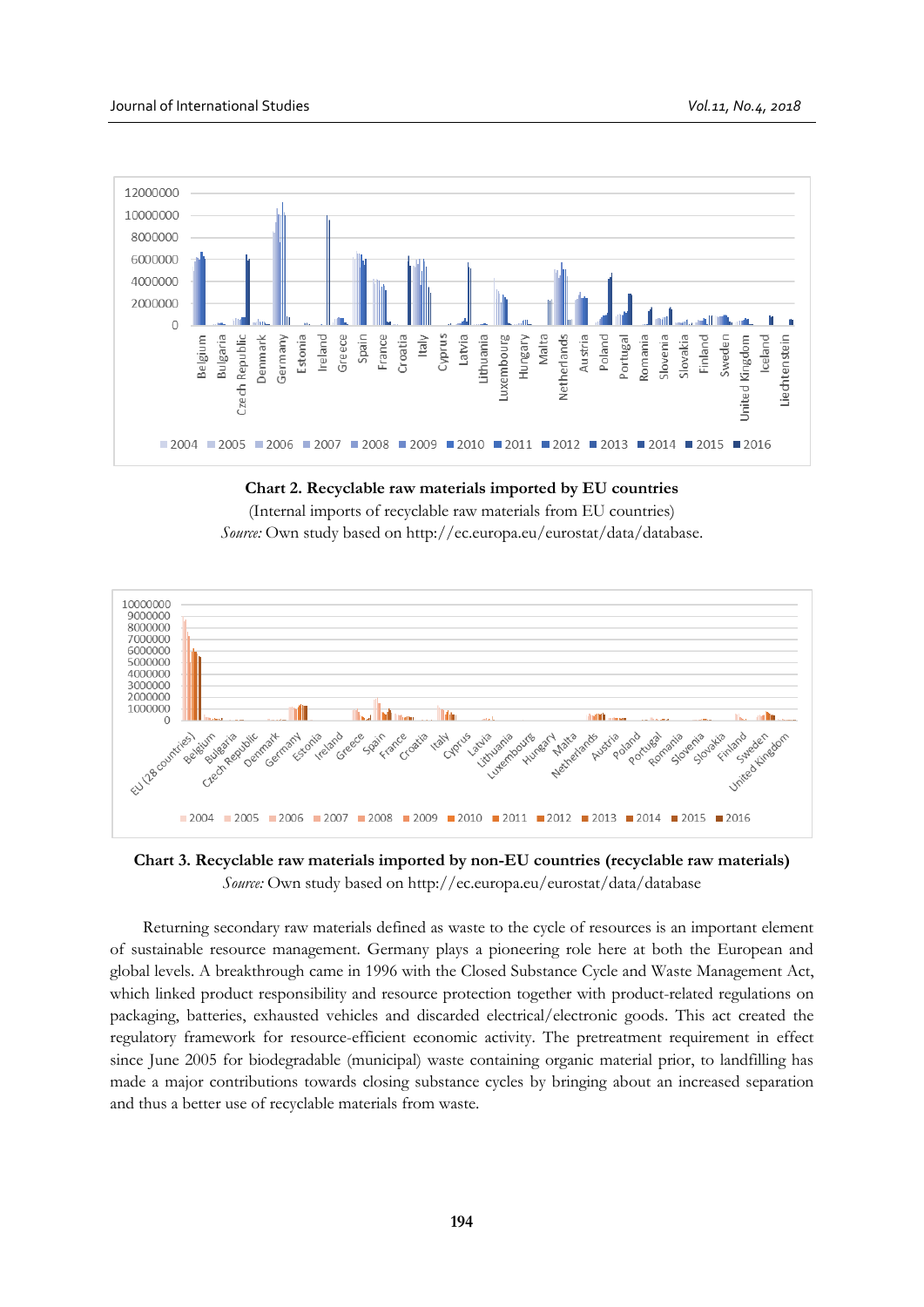Table 2

| Top exporters of         | Top exporters to non-EU | Top importers of   | Min imports of | Top importers from |
|--------------------------|-------------------------|--------------------|----------------|--------------------|
| recyclable raw materials | countries               | recyclable raw     | recyclable raw | EU countries       |
|                          |                         | materials in EU    | materials      |                    |
| Germany                  | United Kingdom          | Germany            | Estonia        | Germany            |
| France                   | Netherlands             | Spain              | Ireland        | Belgium            |
| <b>Netherlands</b>       | Germany                 | Italy              | Croatia        | Spain              |
| United Kingdom           | Belgium                 | Belgium            | Malta          |                    |
|                          |                         | <b>Netherlands</b> | Lithuania      |                    |
|                          |                         | France             |                |                    |

Top global "circular creditors"

*Source:* Own study based on http://ec.europa.eu/eurostat/data/database.

For some materials – copper, for instance – Germany currently has the highest recycling rate in the world (D 54%; EU 45%, USA 41%, world 13%) (see chart 4, 5).

Recycling rates for other major raw materials within Germany are listed at: 35% for aluminium, 59% for lead, 90% for steel, 20-25% for cobalt and 10% for molybdenum.

Germany's use of secondary raw materials also reaches impressive levels: from 45% for steel, and up to as much as 94% for glass. These recovery rates for main currents of waste are all well over 60%, whereas for construction and demolition waste reaches 88%. Approximately 92.3% of exhausted vehicles are recycled, and the recycling rates for packaging waste range from 68 % up to 93%, depending on the material.



**Chart 4. Recyclable raw materials exported to EU countries of recyclable raw materials** *Source:* Own study based on http://ec.europa.eu/eurostat/data/database.

In 2009, Germany's total recycling rate hovered at 70 percent. In 2015, the most recent available data, the recycling rate was a strong 79 percent. Germany actually leads the EU when it comes to recycling municipal waste, according to Eurostat data. Here are the top five EU countries of municipal recycling rates for 2015:

• Germany:  $66.1\%$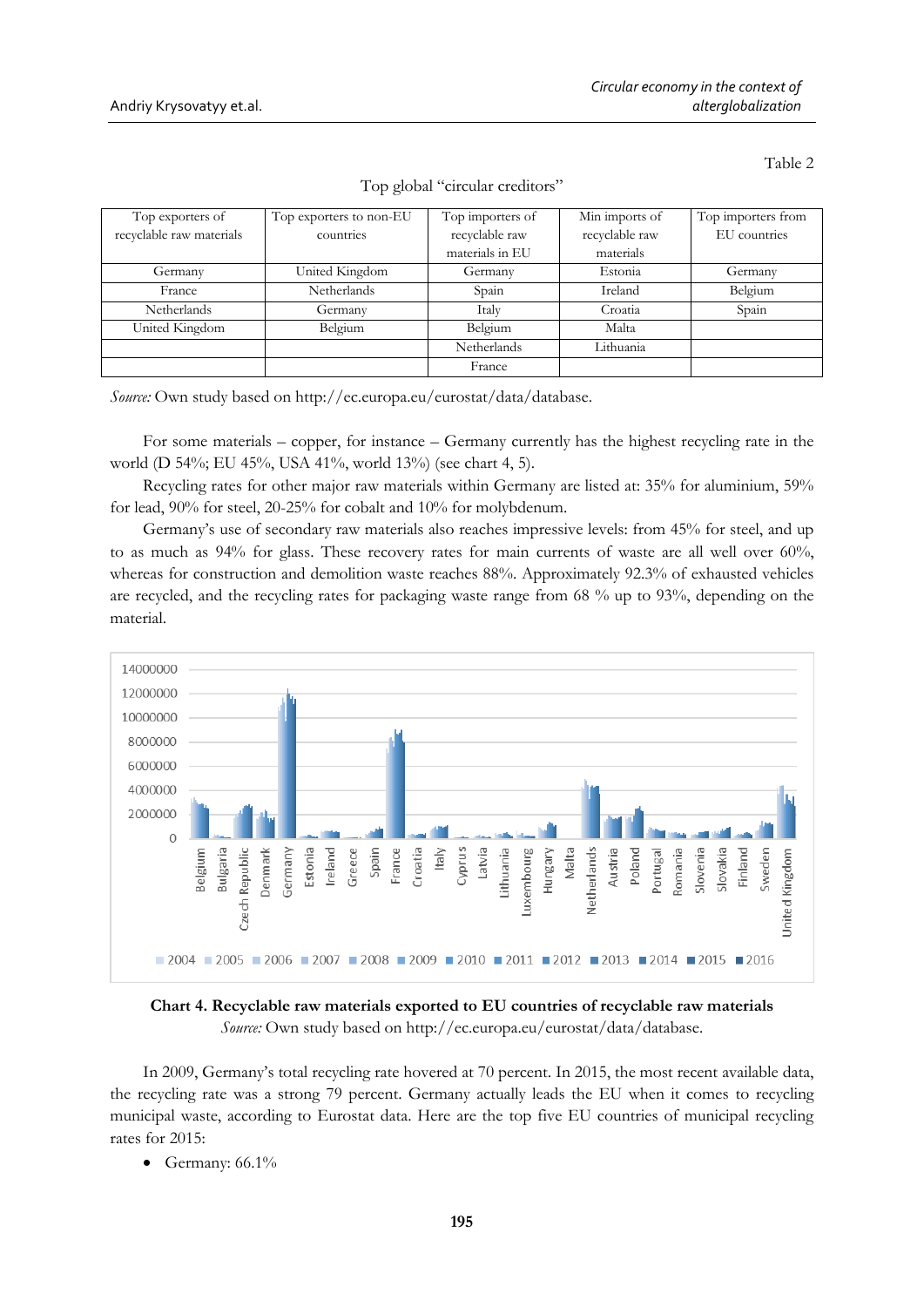- Austria: 56%
- Slovenia: 54.1%
- Belgium: 53.4%
- Switzerland: 52.7%



# **Chart 5. Exports to non-EU countries of recyclable raw materials**

*Source:* Own study based on http://ec.europa.eu/eurostat/data/database.

In this way, the global circular economy requires the implementation of the four main stages aimed at overcoming the breakdown (degree) of circularity:

- creation of a global circular coalition with a common philosophy;
- development of global integrity and an order of action;
- global goals local actions;
- circular systems.

Given the current global economic trends and available technologys, the entire circular economy can only be realized in the long run.

There are four main reasons for this:

1. Society is still building up a stock of rare materials, mostly rare earth metals, needed for the latest innovative and complex products;

2. Economies of emerging and developing countries are still accumulating a stock of active resources and environmental infrastructure;

3. Technical capabilities are not sufficient to completely close the cycle, and many processes still demonstrate a loss of both quality and quantity of material;

4. Some materials, including certain minerals, such as the Feldspar group, may be available in large amounts, especially in certain geographical regions.

# **5. ECONOMIC APPROACHES OF ALTERGLOBALISATION**

Modern world economic development is asynchronous, unstable, and as a result, it forms a unipolar world. The establishment of global economic contacts is an indirect process of relations between national economies. However, the existence of global contacts shows the collision between national priorities and the global scales of economic and public life in general. There is a certain methodological contradiction in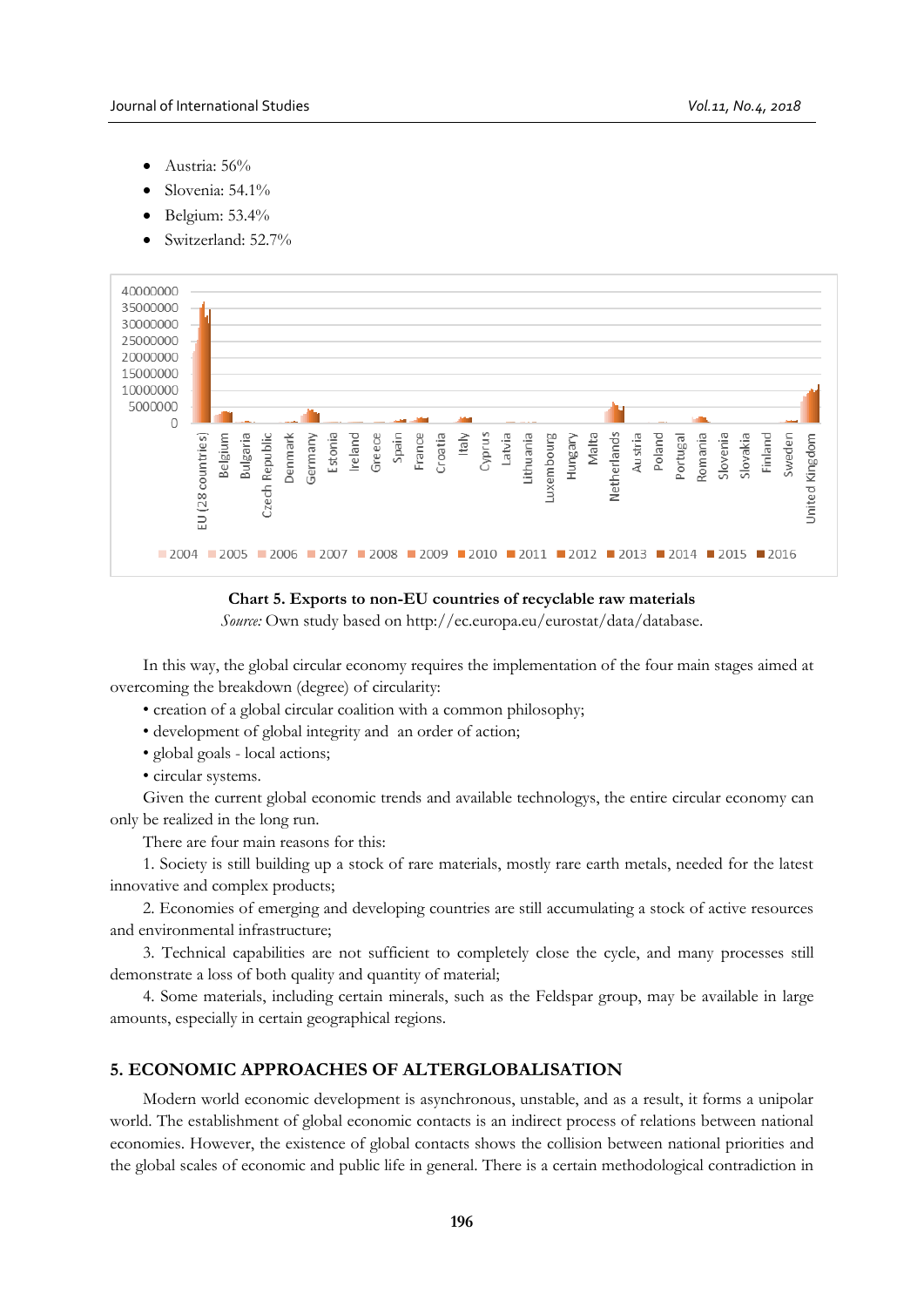understanding the essence, structure, and logic of modern globalization processes – from the negation of globalization to its absolutization. This contradiction and the large interdisciplinary range of research make the assumption that the phenomenon of globalization is ambiguous and controversial. The process of alter-globalization is gradually replacing the process of globalization and these changes are irreversible – the modern business philosophy should be transformed. Alterglobalization is the process of alternative global economic, political and cultural integration, aimed at the diffusion of global transnational influence, ecological-local stability, and human-centeredness. If globalization demands benefits from unification, the process of alter-globalization involves the benefits from uniqueness, diversity, and comprehensiveness of its participants.



**Chart. 6. Alter-global challenges of the neoliberal model of the world economy** *Source:* Own study.

The unequal distribution of the benefits that globalization poses threaten conflicts at the regional, national and international levels. The rapid growth of poor countries is typical only for a small group of countries in SouthEast Asia, where the leeser-developed countries have lower growth rates than rich countries. As a result, there is income polarization but not convergence or equalization. In this process, countries with rapid economic growth can convergence to the richest countries, and poor countries will increase their lag in time. The growth of the income gap creates dissatisfaction from the poor countries, which can lead to international conflicts, as poor countries seek to join the "club" of rich countries and are ready to fight them for their share in world production. The critical imperatives of globalization are social inequalities, degradation of the environment, production fragmentation, reduced competitiveness of industrial and agricultural enterprises in developed countries, and the growing threat of impact on culture.

The growth of global social inequality destroys the base of political stability at both the national and global levels. Thus, any sustainable society should be sure that:

(a) the rate of resource use does not exceed the rate of regeneration;

(b) the rate of consumption of resources does not exceed the standards for the commissioning of renewable substitutes;

(c) the emission of pollutants and the accumulation of waste does not exceed the rate of their harmless absorption.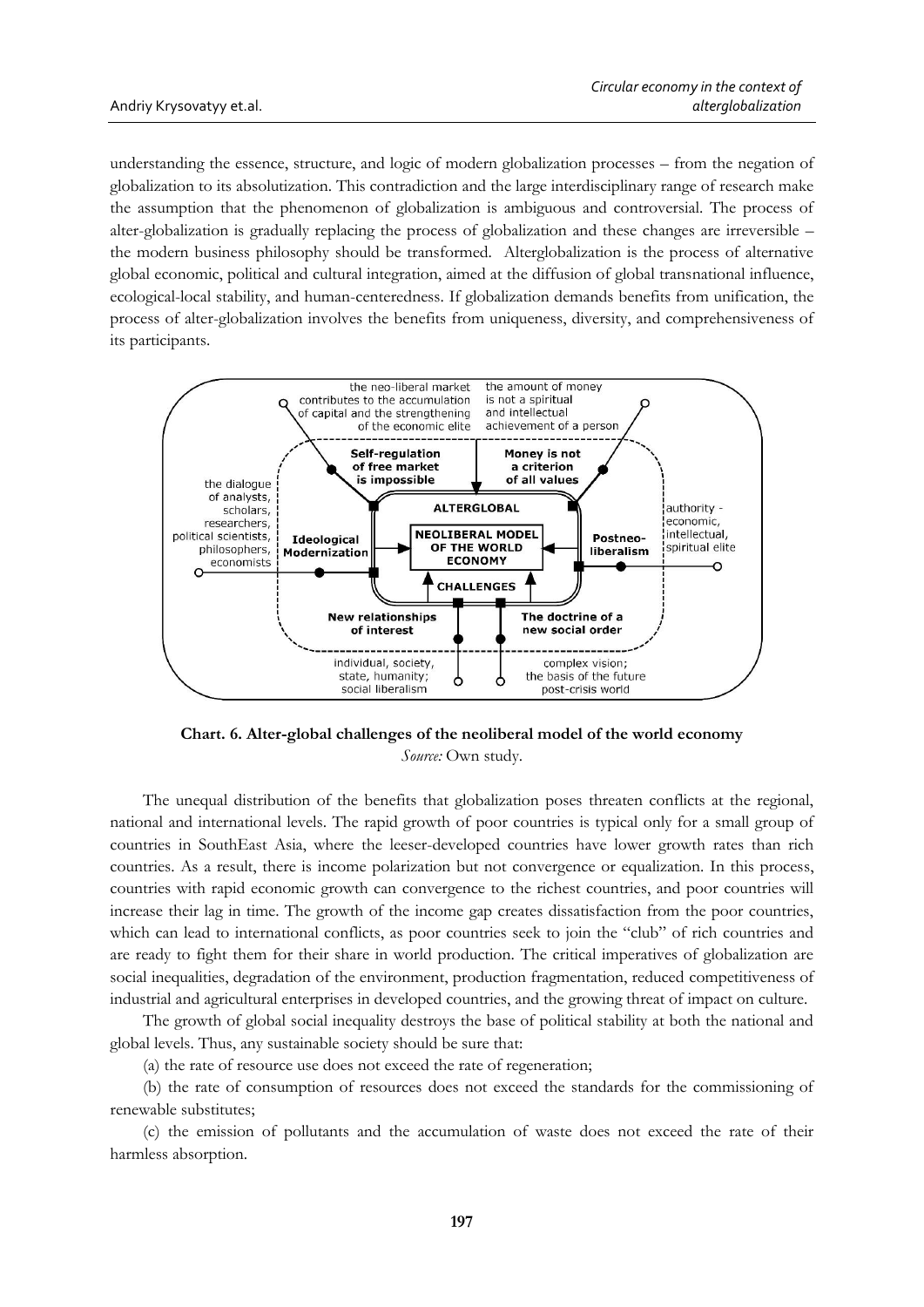However, economic globalization is harmful to the environment, because it depends on its own viability: the constant increase in commodity consumption, increased use of resources and the growing disposition of polluting waste in the ocean, both on the ground and in the air. The main feature of globalization is export-oriented production, which is destructive as it enhances global transport activity and uses fossil fuels, refrigeration equipment, and new ecologically destructive elements of infrastructure (construction of dams, ports, roads, airports, canals, and pipelines). In the agricultural sector, the transition to industrial and export systems damages soils and water, through poisoning them with pesticides, while contaminatiny genetically modified plants. Globalization accelerates the modification and privatization of resources of fundamental importance to life (fresh water); appropriates world-wide assets (air, oceans), turning them into landfill for waste; depresses the ability of countries to ensure their own environment and to develop health rules; destroys the historical ties of farmers with the land through industrialization and ecological distancing; substitutes homogeneity, monoculture and biodiversity; and directly serves unmanaged corporate power.



**Chart. 7. Interpretation and formation of the alterglobalization theory** *Source:* Own study.

Alterglobalization is oriented towards self-determination for peoples, communities and nations by (a) local and national ownership and control over resources and productive assets; (b) local and national normative authorities in a system where central levels of government maintain a local level in terms of achieving self-determination goals; (c) maximizing local and national self-sufficiency in ways of meeting needs using local and national resources. The domination of local ownership and political power decreases the external dependence on reducing the competitive struggle for jobs, markets and material resources. However, this does not equate to isolation. Sustainable societies are good neighbors, that take participation in cooperative, peaceful and mutually beneficial relations with all parties through trade, cultural exchange, and exchange of information and technology. The problem will not be solved without profound fundamental changes in all aspects of its formation. Considering the presence of global problems such as climate change, it is important to transform the system with the mandatory observance of the basic rules of environmental sustainability. Today offers an opportunity to implement a new system that completely transforms the current dominant hierarchy of values, in which stability was left out of focus, and corporate income served as the top priority.

Consequently, economic globalization causes delocalization and increased disability of local communities and economies. However, a high percentage of people on earth survive at the expense of local, collective activities: small-scale farming, local markets and production for local consumption. This traditional system provided people with the opportunity to control they're own economic and food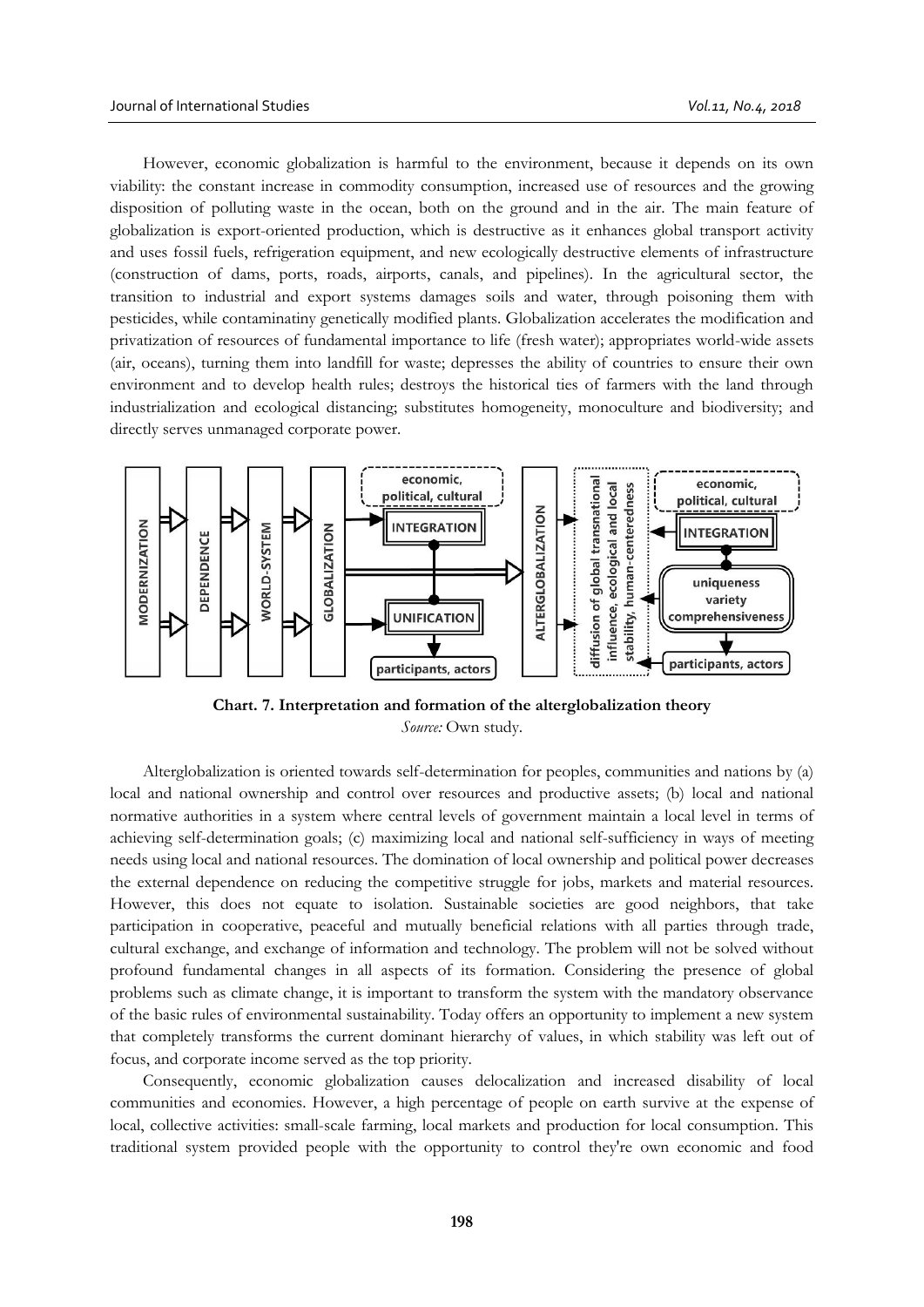security, as well as to maintain the viability of communities and cultures. Even in developed countries, livelihoods have traditionally been associated with local economic production. Economic globalization has destroyed this system in favor of export-oriented economies, headed by global corporations. This led to the elimination of local (means of existence), jobs, and significantly reduced the self-sufficiency of local communities (see chart 6, 7).

# **CONCLUSIONS**

The economy of circulation will have a radical impact both on economic theory and on the implementation of economic practices. It is not enough to discuss the proportions between government and market operations. In addition, it is necessary to go beyond the limits of the established lines of reasoning and to seek new solutions. A stable economy depends on constructive interaction between sustainable character and sustainable culture. Therefore, the main problems of the circular economy are inextricably linked with the discussion of the existing economic paradigm.

In our opinion, there is a need for a transition from the current mechanical outlook to an organic one, where the peculiarities from of social development and bisiness communities will be oriented to increase environmental and social responcibility.

#### **REFERENCES**

- Allen & Overy, (2017). *Policy levers for a low-carbon circular economy*. Retrieved from [https://www.circle](https://www.circle-economy.com/low-carbon-circular-econo)[economy.com/low-carbon-circular-econo.](https://www.circle-economy.com/low-carbon-circular-econo)..
- Auzanneau, M., Calatayud, P., Gauche, M., Ghewy, X., & Granger, M. (2017). *10 Key Indicators for Monitoring the Circular Economy*. Retrieved from [www.statistiques.developpement](http://www.statistiques.developpement-durable.gouv.fr/.../datalab-)[durable.gouv.fr/.../datalab-](http://www.statistiques.developpement-durable.gouv.fr/.../datalab-)
- Brassaw, B. (2017). *Germany: A Recycling Program That Actually Works*. Retrieved from [www.howtogermany.com/pages/recycling.html](http://www.howtogermany.com/pages/recycling.html)
- Cavanagh, J. (2009). *Alternatives to Economic Globalization: A Better World Is Possible*. San Francisco: Berrett-Koehler Publishers, Inc., 2009. – 408 с.
- Dumas, E. (2016). *Industry 4.0: how intelligent assets will be part of a circular economy industry 4.0: how intelligent assets will be part of a circular economy*. Retrieved from [http://www.technopropres.fr/ardi\\_tpss/jcms/z\\_7786/fr/industry-4-0-how-intelligent-assets](http://www.technopropres.fr/ardi_tpss/jcms/z_7786/fr/industry-4-0-how-intelligent-assets-will-be-part-of-a-circular-economy)[will-be-part-of-a-circular-economy](http://www.technopropres.fr/ardi_tpss/jcms/z_7786/fr/industry-4-0-how-intelligent-assets-will-be-part-of-a-circular-economy)
- Eckartz, K. (2015). *D3.2 Critical Raw Materials Substitution Policies - Country Profiles*. Retrieved from [www.criticalrawmaterials.eu/wp.../D-3.2-Country-profiles.pdf](http://www.criticalrawmaterials.eu/wp.../D-3.2-Country-profiles.pd)
- European Commission. (2018). *European innovation partnership on raw materials (EIP) high level steering group (HLSG) position paper on future orientations*. Retrieved from <https://ec.europa.eu/docsroom/documents/27350/.../native>

Faterspa group. (2018). Retrieved from<https://fatergroup.com/ru>

- Genoff, R. (2017). *4.0 Cities – Putting the Circular Economy to Work*. **Retrieved from**  <http://www.govnews.com.au/4-0-cities-putting-the-circular-economy-to-work/>
- GlassOnWeb. (2014). *Innovation at the heart of sita, a subsidiary of suez environnement, is making progress in Europe*: In Antwerp, Belgium, a new glass recycling plant is capable of making four different colours of glass. Retrieved from [www.suez-environnement.com](http://www.suez-environnement.com/)
- Gray, A. (2017). *Which countries recycle the most?* Retrieved 2017, from: <https://www.weforum.org/agenda/2017/12/germany-recycles-more-than-any-other-country/>
- Hosseini, H. S. (2009). *Alternative Globalizations: An Integrative Approach to Studying Dissident Knowledge in the Global Justice Movement*. London: Routledge.